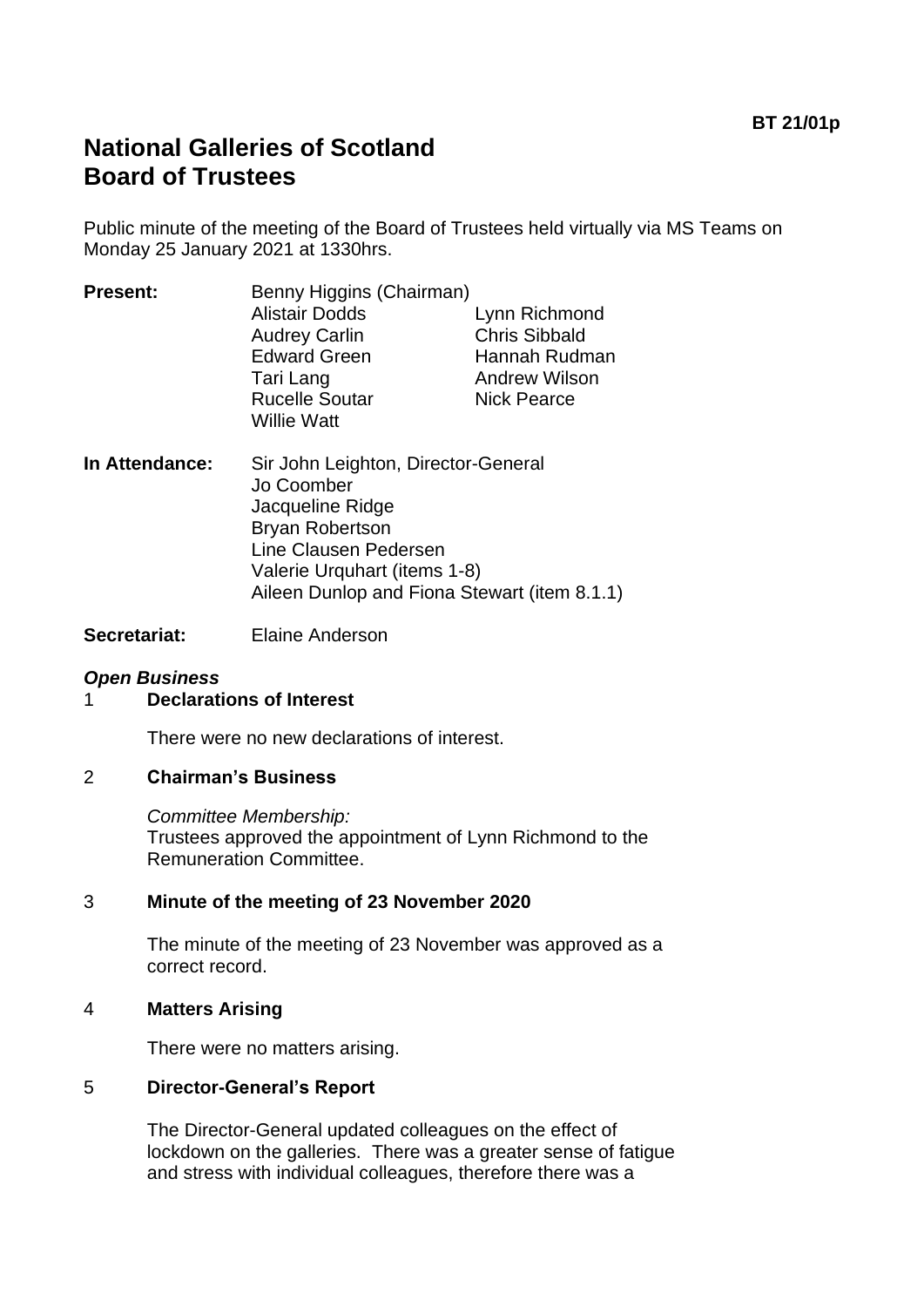greater emphasis on well-being at the current time.

The furlough scheme had been extended for a large number of staff.

The programme was still relevant although the exhibitions and displays were closed. The pop-up café at M2 and the grounds remained open and there was a significant amount of content online. The plan was to reopen when allowed with the same programme. The exhibitions and displays had been re-cast. Further details will be shared later in the meeting.

Strategic planning has been challenging as much of the time has been taken up with operational matters. The timetable for delivery will be revised. On the subject of equalities, the newly established steering group has been working hard with colleagues in the background. It was hoped to return to the Board with an update in the next few months. Our relation to the climate emergency is also progressing and we work towards harmonizing efforts alongside COP 26.

### 6 **Reopening and Recovery: Update on Progress (part redacted)**

Mr Robertson updated trustees on the recent closure and management of the wellbeing of staff. Only essential work continues onsite. Remote working colleagues' focus is on planning for reopening. The learning from the last time will assist in managing the reopening process.

Trustees felt reassured about both our external facing role and the attention being paid to colleagues' welfare.

It was considered that the service the galleries offered supported peoples' mental health. Reopening as soon as possible was therefore an important consideration.

#### 9 **Reports**

#### 9.1 **One Collection**

Ms Clausen Pedersen outlined the latest acquisitions, including *Intervals 2* by Bridget Riley, gifted by the artist.

#### 9.2 **Public Programme 2020-21**

Ms Clausen Pedersen offered an overview of the forthcoming programme, explaining that Harryhausen was going to be extended to February 2022 to compensate for the current closure. There were plans to share the content more widely digitally.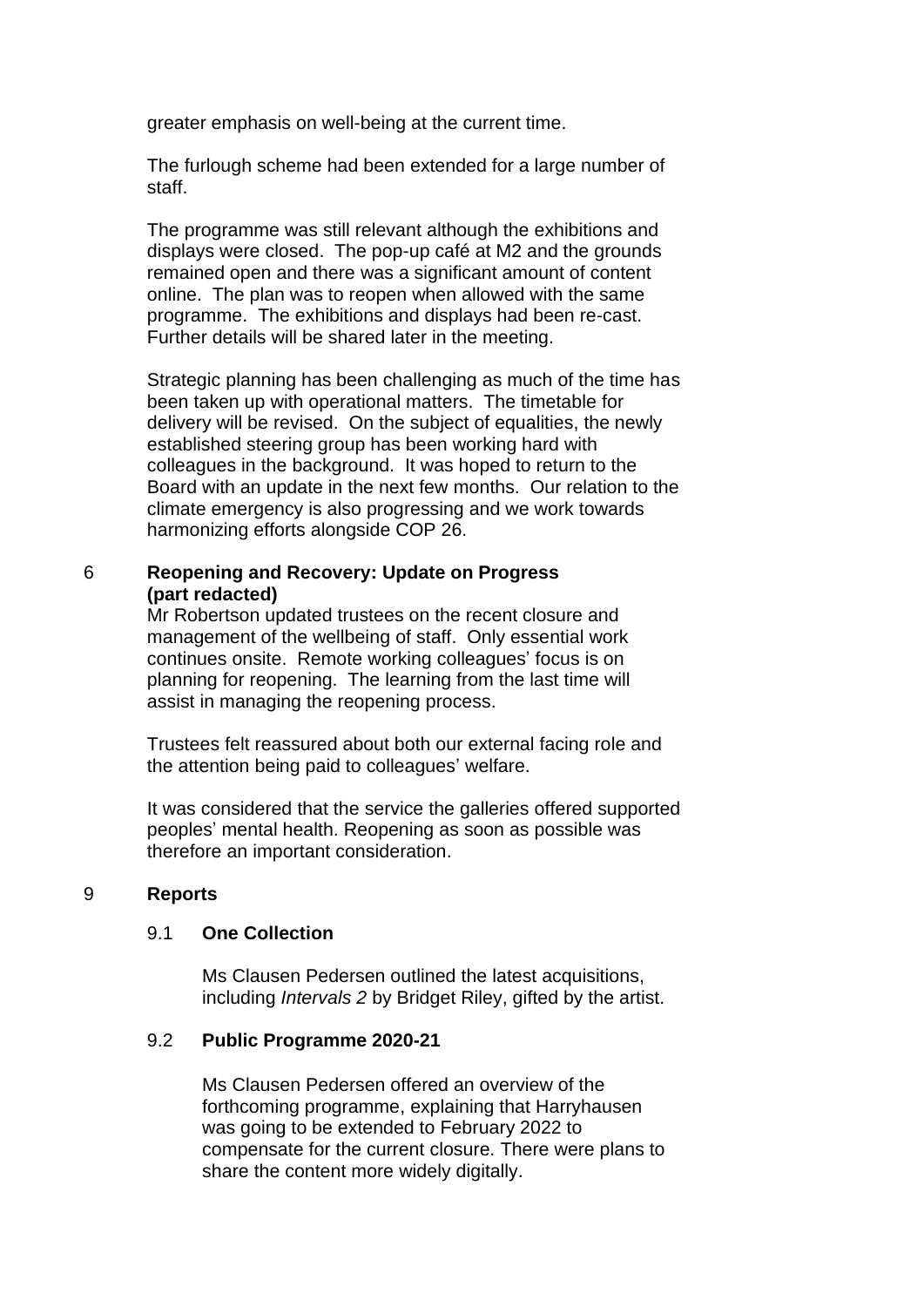Ms Clausen Pedersen also explained the sensory trail in the grounds of M1 and the consideration being given to how we optimise that offer.

### 9.3 **Public Engagement Quarterly Report**

Ms Coomber outlined the Public Engagement report. The e-commerce offer had been very successful.

Ms Coomber noted that visitor numbers dropped significantly when travel restrictions were put in place and this was replicated across the sector.

M1 and M2 had high visitor satisfaction ratings. The feedback from visitors had been consistent and would feed into plans for reopening.

## 9.3.1 **Digital Content**

Ms Coomber shared details of the current offer to the public during closure. There were trails at the Moderns, audio described tours, a takeaway service at M2 and smartify trails.

There were a number of projects happening across the community. Digital content was also being developed. Ms Coomber outlined some of the digital content online, including some new video tours from curators. A Harryhausen digital package was in planning and would be launched in the coming weeks.

## 10 **Compliance & Risk**

### 10.1 **Performance Management 2020-21: Q1 & Q2**

The results for Q1 and Q2 were noted.

### 10.2 **Risk Registers**

10.2.1 **Strategic Risk Register**

Noted.

10.2.2 **Coronavirus Risk Register**

Noted.